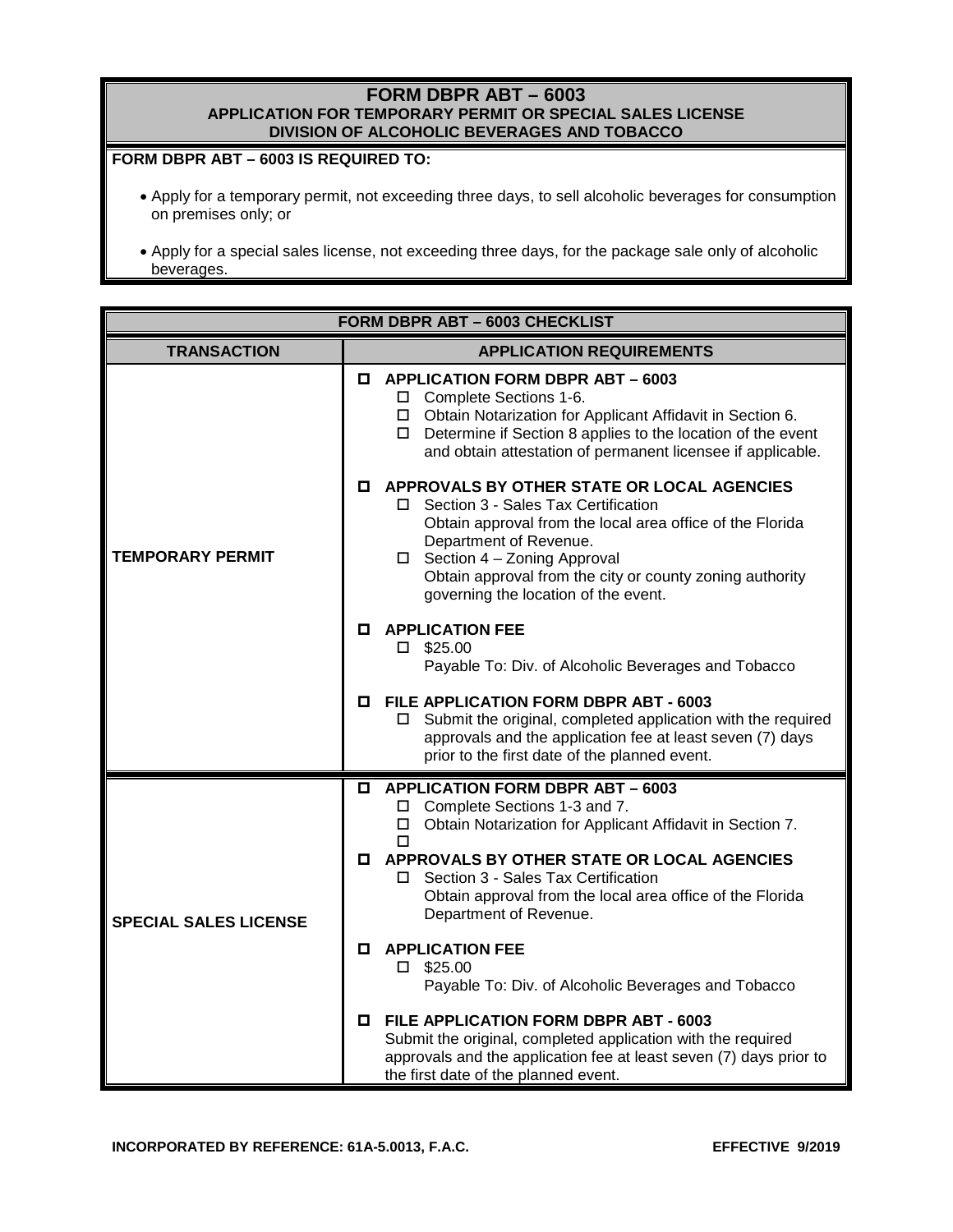## **GENERAL INSTRUCTIONS**

### **TO PREPARE FORM DBPR ABT – 6003:**

All fields must be completed. If a question on the form is not applicable, insert "N/A." The form must be signed by the applicant prior to filing the application with the Division.

## **TO SUBMIT FORM DBPR ABT – 6003:**

The completed, original application must be submitted, by mail or hand delivery, to a Division District Office serving the location of the licensed premise address at least seven days prior to the first day of the planned event to ensure the permit is issued by the requested event date. District Office contact information is available at:

[http://www.myfloridalicense.com/DBPR/alcoholic-beverages-and-tobacco/](http://www.myfloridalicense.com/DBPR/alcoholic-beverages-and-tobacco).

# **LAWS AND REGULATIONS RELATED TO THE TEMPORARY PERMIT**

## **Florida Law for Temporary Permits**

Pursuant to section 561.422, Florida Statutes, upon the filing of an application and payment of a fee of \$25 per permit, the division may issue a permit authorizing a bona-fide nonprofit civic organization, charitable organization, municipality, or county to sell alcoholic beverages for consumption only on premises for a period not to exceed 3 days, subject to any state law or municipal or county ordinance regulating the time for selling such beverages. Any such civic organization, charitable organization, municipality or county may be issued up to twelve temporary permits per calendar year, except in those counties or cities with special acts governing the number of permits allowed annually. Information regarding the cities and counties with applicable special acts can be found at: [http://www.myfloridalicense.com/DBPR/alcoholic-beverages-and-tobacco/](http://www.myfloridalicense.com/DBPR/alcoholic-beverages-and-tobacco).

#### **Purchases of Alcoholic Beverages and Related Records**

The permitted bona-fide nonprofit civic organization, charitable organization, municipality, or county may purchase alcoholic beverages from a distributor or vendor licensed under the beverage law. All records of alcoholic beverage purchases and sales must be retained for examination upon request of the Division of Alcoholic Beverages and Tobacco.

#### **Sales of Alcoholic Beverages and Related Revenue**

All alcoholic beverage sales transacted under the authority of the permit must be made by responsible members of the permitted organization, only during the permitted time frame, and only at the permitted location. All net profits from sales of alcoholic beverages collected during the permit period must be retained by the permitted nonprofit civic organization or charitable organization. When a temporary permit is issued to a municipality or county, all net profits derived from sales of alcoholic beverages during the permit period must be donated to a nonprofit civic or charitable organization within 90 days after the event.

#### **Changes to the Permitted Event Date(s) or Event Venue**

If, before the first day of the event date, the permitted event is rescheduled for reasons outside the control of event organizers, the applicant organization must notify the Division within 14 days of the cancellation to be eligible for reissuance of the temporary permit on the rescheduled date(s) at no additional application fee.

If the permitted venue becomes unavailable and a new venue is chosen, the city or county zoning authority serving the new event venue must complete a new Section 4 of this application confirming zoning approval.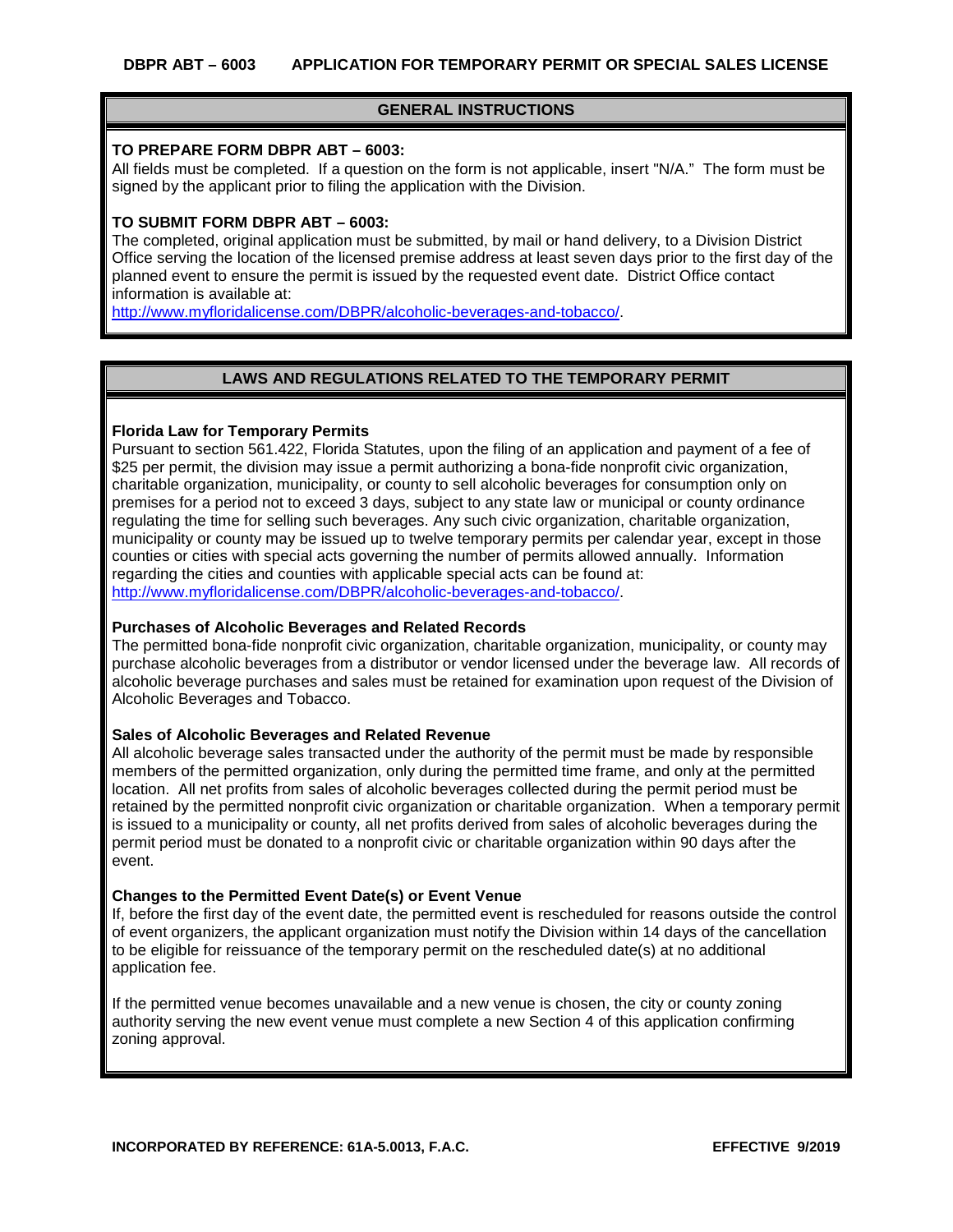# **DBPR ABT – 6003 APPLICATION FOR TEMPORARY PERMIT OR SPECIAL SALES LICENSE**

| ADDITIONAL INSTRUCTIONS FOR TEMPORARY PERMIT APPLICATION SECTIONS                             |                                                                                                                                                                                                                                                                                                                                                                                                                                                                                                                                                                                                                                                                                                                                                                                                                                                                                                                                                                                                                                                                                                                     |  |  |
|-----------------------------------------------------------------------------------------------|---------------------------------------------------------------------------------------------------------------------------------------------------------------------------------------------------------------------------------------------------------------------------------------------------------------------------------------------------------------------------------------------------------------------------------------------------------------------------------------------------------------------------------------------------------------------------------------------------------------------------------------------------------------------------------------------------------------------------------------------------------------------------------------------------------------------------------------------------------------------------------------------------------------------------------------------------------------------------------------------------------------------------------------------------------------------------------------------------------------------|--|--|
| <b>SECTION</b>                                                                                | <b>ADDITIONAL INSTRUCTIONS</b>                                                                                                                                                                                                                                                                                                                                                                                                                                                                                                                                                                                                                                                                                                                                                                                                                                                                                                                                                                                                                                                                                      |  |  |
| Section 1:<br><b>Applicant</b><br><b>Information</b>                                          | Registration of Legal Entity or Proof of Nonprofit Status<br>All corporations, domestic or foreign, and limited liability companies seeking a permit<br>are required to be registered with the Florida Secretary of State, Division of<br>Corporations, as an active nonprofit. Organizations which are not incorporated must<br>submit one of the following: a letter outlining the purpose and the goals of the event<br>and who will benefit from the event's profits; the organization's national, state, or local<br>charter; the organization's by-laws, 501(c)3 registration, or minutes of meeting. The<br>application will be considered incomplete without this active registration and proof of<br>nonprofit status. For further information, contact the Department of State at (850) 488-<br>9000 or www.sunbiz.org.                                                                                                                                                                                                                                                                                   |  |  |
| <b>Section 3:</b><br><b>Sales Tax</b><br><b>Certification</b>                                 | <b>Sales Tax Certification</b><br>Section 3 must be completed by the Florida Department of Revenue confirming that the<br>applicant has complied with the Florida Statutes concerning registration for Sales and<br>Use Tax and has agreed to pay any applicable taxes due. Applications must be<br>submitted within 90 days of DOR approval. The address and other contact information<br>for Department of Revenue area offices can be found at:<br>http://dor.myflorida.com/dor/taxes/servicecenters.html.                                                                                                                                                                                                                                                                                                                                                                                                                                                                                                                                                                                                       |  |  |
| <b>Section 4:</b><br><b>Local Zoning</b><br>Approval                                          | <b>Local Zoning Approval</b><br>Section 4 applies only to applications for a temporary permit, not exceeding three days,<br>to sell alcoholic beverages for consumption on premises only. The city or county<br>zoning authority serving the area where the event or special sale will be held must<br>complete this section confirming zoning approval. Applications must be submitted<br>within 180 days of receiving zoning approval. The address and other contact<br>information for area zoning offices can be found at:<br>http://www.myfloridalicense.com/DBPR/alcoholic-beverages-and-tobacco/.                                                                                                                                                                                                                                                                                                                                                                                                                                                                                                            |  |  |
| Section 5:<br><b>Description Of</b><br><b>Premises of</b><br><b>Temporary</b><br><b>Event</b> | <b>Description Of Premises of Temporary Event (Premises Sketch)</b><br>Section 5 requires a complete sketch of the premises, drawn in ink or computer<br>generated (letter size), detailing all permanent walls, doors, windows, counters, and<br>labeling each room and area. Any outside areas where alcoholic beverages will be<br>sold, consumed, or served must also be included in the sketch. Due to the difficulty of<br>scanning, no blueprints will be accepted.<br>When the event will be held at a location currently licensed for the sale of alcoholic<br>beverages, a sketch of the entire premises must be submitted. If the event will not<br>make use of the entire licensed premises, the sketch must identify the separate room<br>or enclosure area of the licensed premises where the event will be held. In such<br>circumstances, the attestation in Section 8 of this application must be signed by the<br>current, permanent licensee and must be submitted by the nonprofit civic organization,<br>charitable organization, municipality or county as part of its completed application. |  |  |
| Section 6:<br>Affidavit of<br><b>Applicant for</b><br><b>Temporary</b><br><b>Permit</b>       | <b>Affidavit of Applicant for Temporary Permit</b><br>Section 6, the affidavit of applicant for temporary permit, must be read and signed by<br>an officer of the applicant organization in the presence of a notary, with the notary's<br>seal affixed.                                                                                                                                                                                                                                                                                                                                                                                                                                                                                                                                                                                                                                                                                                                                                                                                                                                            |  |  |
| Section 8:<br><b>Attestation By</b><br><b>Permanent</b><br><b>License</b><br>Holder           | Attestation By Permanent Licensee For Use Of Licensed Premises As A<br><b>Permitted Temporary Event</b><br>When the event will be held at a location currently licensed for the sale of alcoholic<br>beverages, the attestation in Section 8 of this application must be signed by the<br>current, permanent licensee and must be submitted by the nonprofit civic organization,<br>charitable organization, municipality or county as part of the completed application.                                                                                                                                                                                                                                                                                                                                                                                                                                                                                                                                                                                                                                           |  |  |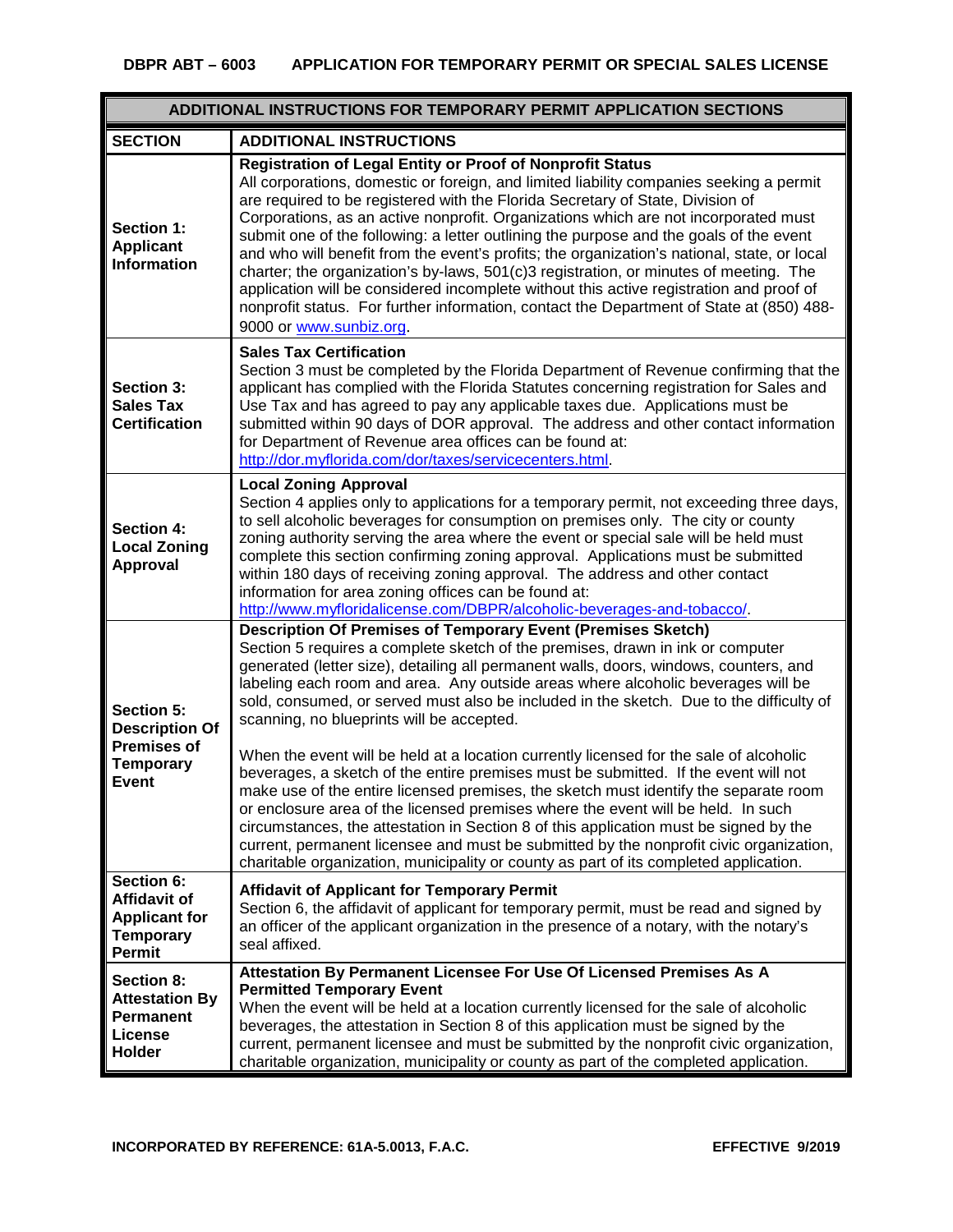## **LAWS AND REGULATIONS RELATED TO THE SPECIAL SALES LICENSE**

### **Florida Law for Special Sales Licenses**

Pursuant to section 561.20(12)(a), Florida Statutes, upon the filing of an application and payment of a fee of \$25 per license, the division may issue a license authorizing the sale of alcoholic beverages in sealed containers only, for a period not to exceed 3 days. This license is issued only for the purpose of authorizing: a sale pursuant to levy and execution; a sale by an insurance company in possession of alcoholic beverages; a bankruptcy sale; a sale resulting from a license suspension or revocation; a sale of damaged goods by a common carrier; a sale by a bona fide wine collector; or a sale pursuant to Part V of Chapter 679, Florida Statutes.

| ADDITIONAL INSTRUCTIONS FOR SPECIAL SALES LICENSE APPLICATION SECTIONS                |                                                                                                                                                                                                                                                                                                                                                                                                                                                                                                                                            |  |  |  |
|---------------------------------------------------------------------------------------|--------------------------------------------------------------------------------------------------------------------------------------------------------------------------------------------------------------------------------------------------------------------------------------------------------------------------------------------------------------------------------------------------------------------------------------------------------------------------------------------------------------------------------------------|--|--|--|
| <b>SECTION</b>                                                                        | <b>ADDITIONAL INSTRUCTIONS</b>                                                                                                                                                                                                                                                                                                                                                                                                                                                                                                             |  |  |  |
| Section 1:<br><b>Applicant</b><br><b>Information</b>                                  | <b>Registration of Legal Entity</b><br>All corporations, domestic or foreign, general partnerships, limited liability companies,<br>limited liability partnerships, and limited partnerships seeking a license are required to<br>be registered with the Florida Department of State, Division of Corporations. The<br>application will be considered incomplete without this active registration. For further<br>information, contact the Department of State at (850) 488-9000 or www.sunbiz.org.                                        |  |  |  |
| Section 3:<br><b>Sales Tax</b><br><b>Certification</b>                                | <b>Sales Tax Certification</b><br>Section 3 must be completed by the Florida Department of Revenue confirming that the<br>applicant has complied with the Florida Statutes concerning registration for Sales and<br>Use Tax and has agreed to pay any applicable taxes due. Applications must be<br>submitted within 90 days of DOR approval. The address and other contact information<br>for Department of Revenue area offices can be found at:<br>http://dor.myflorida.com/dor/taxes/servicecenters.html.                              |  |  |  |
| Section 7:<br>Affidavit of<br><b>Applicant for</b><br><b>Special Sales</b><br>License | <b>Affidavit of Applicant for Special Sales License</b><br>Section 7, affidavit of applicant for special sales license, must be read and signed by<br>the individual applicant, every partner of a general partnership, every general partner of<br>a limited partnership, a managing member, manager, or officer of a limited liability<br>company, a managing member, manager, or officer of a limited liability partnership, or<br>an officer of a corporate applicant, in the presence of a notary, with the notary's seal<br>affixed. |  |  |  |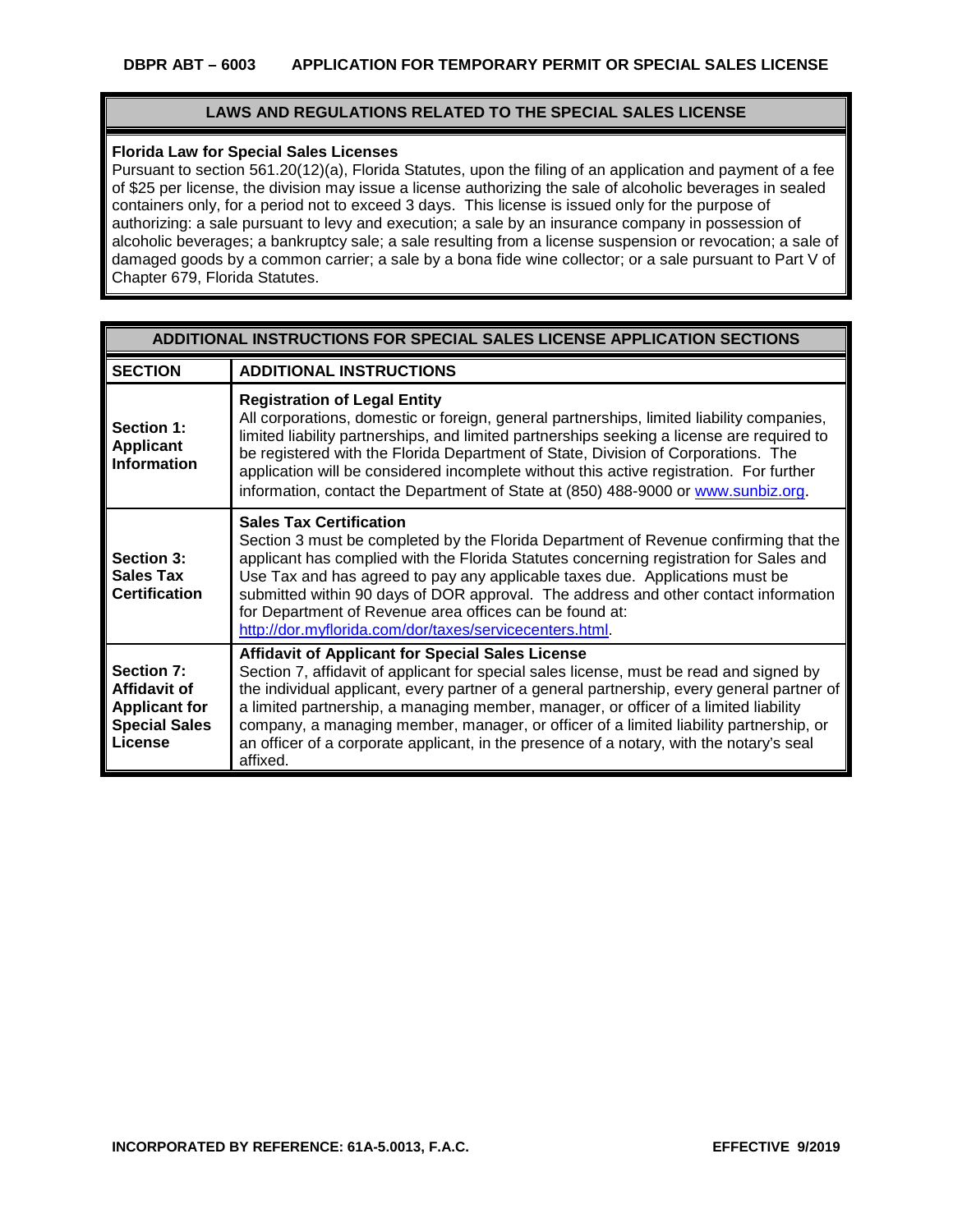# **DBPR ABT – 6003 APPLICATION FOR TEMPORARY PERMIT OR SPECIAL SALES LICENSE**

| <b>TYPE OF APPLICATION</b> |                       |  |  |
|----------------------------|-----------------------|--|--|
| <b>_∣ Temporary Permit</b> | Special Sales License |  |  |

| <b>SECTION 1A: APPLICANT INFORMATION</b>                                                                                                                                                                                                                |                                 |                                             |       |          |
|---------------------------------------------------------------------------------------------------------------------------------------------------------------------------------------------------------------------------------------------------------|---------------------------------|---------------------------------------------|-------|----------|
| <b>Full Name of Applicant(s)</b><br>The permit will be issued in the name of the applicant as provided on the application.                                                                                                                              |                                 |                                             |       |          |
| <b>Applicant Mailing Address</b>                                                                                                                                                                                                                        |                                 |                                             |       |          |
| City                                                                                                                                                                                                                                                    | County                          |                                             | State | Zip Code |
|                                                                                                                                                                                                                                                         |                                 |                                             | FL    |          |
| Applicant Telephone Number                                                                                                                                                                                                                              | <b>Applicant E-mail Address</b> |                                             |       |          |
| <b>Corporation or Other Legal Entity</b><br>If the applicant is a corporation or other legal entity, enter the name and the document number related to the legal entity as<br>registered with the Florida Department of State Division of Corporations. |                                 |                                             |       |          |
| <b>FEIN Number</b>                                                                                                                                                                                                                                      |                                 | Florida Department of State Document Number |       |          |

| SECTION 1B (OPTIONAL): DESIGNATED CONTACT                                                                                                                                                                                                                                                                                                                                                                                                                                                                                                                                                                                                                                                                    |        |                                            |              |          |
|--------------------------------------------------------------------------------------------------------------------------------------------------------------------------------------------------------------------------------------------------------------------------------------------------------------------------------------------------------------------------------------------------------------------------------------------------------------------------------------------------------------------------------------------------------------------------------------------------------------------------------------------------------------------------------------------------------------|--------|--------------------------------------------|--------------|----------|
| A contact person must be designated below if the applicant prefers to designate a person other than the applicant to receive and<br>reply to Division communications regarding this application. The designated contact person will be permitted to make changes to<br>the application paperwork on behalf of the applicant, and the Division will communicate directly with the contact person regarding<br>the application. The applicant will not be copied on communications from the Division to the designated contact. It is the<br>responsibility of the applicant to inform the Division if there is a change of designated contact and/or to the contact information of the<br>designated contact. |        |                                            |              |          |
| <b>Full Name of Designated Contact</b>                                                                                                                                                                                                                                                                                                                                                                                                                                                                                                                                                                                                                                                                       |        |                                            |              |          |
|                                                                                                                                                                                                                                                                                                                                                                                                                                                                                                                                                                                                                                                                                                              |        |                                            |              |          |
| <b>Designated Contact Mailing Address</b>                                                                                                                                                                                                                                                                                                                                                                                                                                                                                                                                                                                                                                                                    |        |                                            |              |          |
| City                                                                                                                                                                                                                                                                                                                                                                                                                                                                                                                                                                                                                                                                                                         | County |                                            | <b>State</b> | Zip Code |
|                                                                                                                                                                                                                                                                                                                                                                                                                                                                                                                                                                                                                                                                                                              |        |                                            | FL           |          |
| <b>Designated Contact E-mail Address</b>                                                                                                                                                                                                                                                                                                                                                                                                                                                                                                                                                                                                                                                                     |        | <b>Designated Contact Telephone Number</b> |              |          |
|                                                                                                                                                                                                                                                                                                                                                                                                                                                                                                                                                                                                                                                                                                              |        |                                            |              | Ext.     |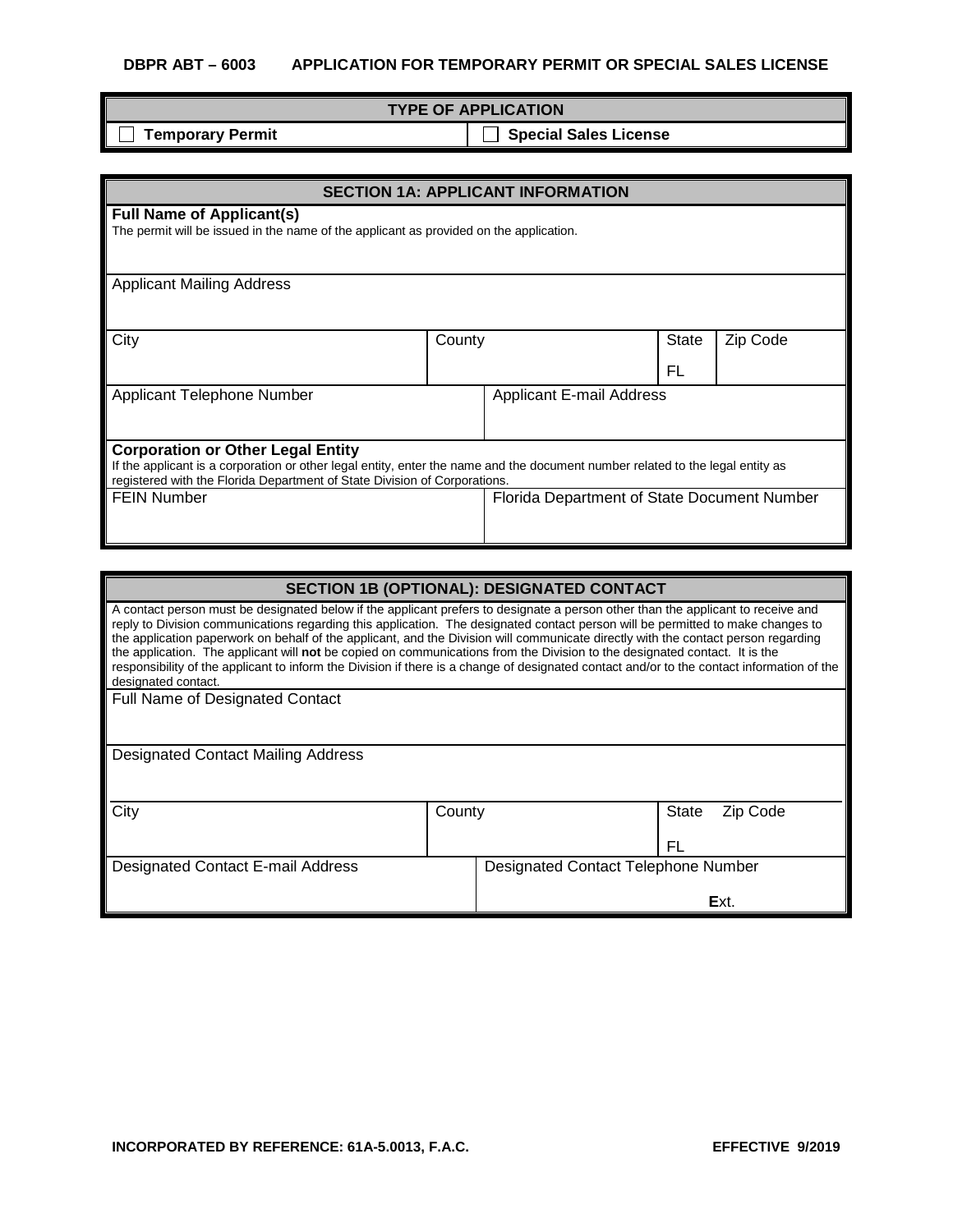| <b>SECTION 2: DATES AND LOCATION FOR PERMIT OR LICENSE</b>                                                                                                                                                                                      |  |        |  |             |          |
|-------------------------------------------------------------------------------------------------------------------------------------------------------------------------------------------------------------------------------------------------|--|--------|--|-------------|----------|
| Dates of Active Use for Temporary Permit or Special Sales License<br>Provide the date(s) of the event or sale when the permit or license will be effective. The dates provided may not exceed three days.                                       |  |        |  |             |          |
| Day 1<br>Day $3$<br>Day 2                                                                                                                                                                                                                       |  |        |  |             |          |
| Address for Physical Location of Temporary Event or Special Sales Event                                                                                                                                                                         |  |        |  |             |          |
| City                                                                                                                                                                                                                                            |  | County |  | State<br>FL | Zip Code |
| Is the event location currently licensed for sales of alcoholic beverages under a permanent<br><b>license issued by the Division?</b> Yes $\blacksquare$ No $\blacksquare$ If yes, obtain attestation of permanent license holder in Section 8. |  |        |  |             |          |

| <b>SECTION 3: SALES TAX CERTIFICATION</b>                                                           |  |  |  |  |
|-----------------------------------------------------------------------------------------------------|--|--|--|--|
| TO BE COMPLETED BY THE FLORIDA DEPARTMENT OF REVENUE                                                |  |  |  |  |
| <b>Full Name of Applicant(s)</b>                                                                    |  |  |  |  |
|                                                                                                     |  |  |  |  |
|                                                                                                     |  |  |  |  |
| <b>Florida Department of Revenue Verification of Registration</b>                                   |  |  |  |  |
| The named applicant(s) for a temporary permit or special sales license has complied with Florida    |  |  |  |  |
| Statutes concerning registration for Sales and Use Tax and has paid or agreed to pay any applicable |  |  |  |  |
| taxes due.                                                                                          |  |  |  |  |
|                                                                                                     |  |  |  |  |
| Authorized Agency Signature <b>Authorized</b> Agency Signature                                      |  |  |  |  |
|                                                                                                     |  |  |  |  |
|                                                                                                     |  |  |  |  |
| Printed Name ______________________                                                                 |  |  |  |  |
|                                                                                                     |  |  |  |  |
|                                                                                                     |  |  |  |  |
|                                                                                                     |  |  |  |  |
|                                                                                                     |  |  |  |  |
| Date                                                                                                |  |  |  |  |
|                                                                                                     |  |  |  |  |
|                                                                                                     |  |  |  |  |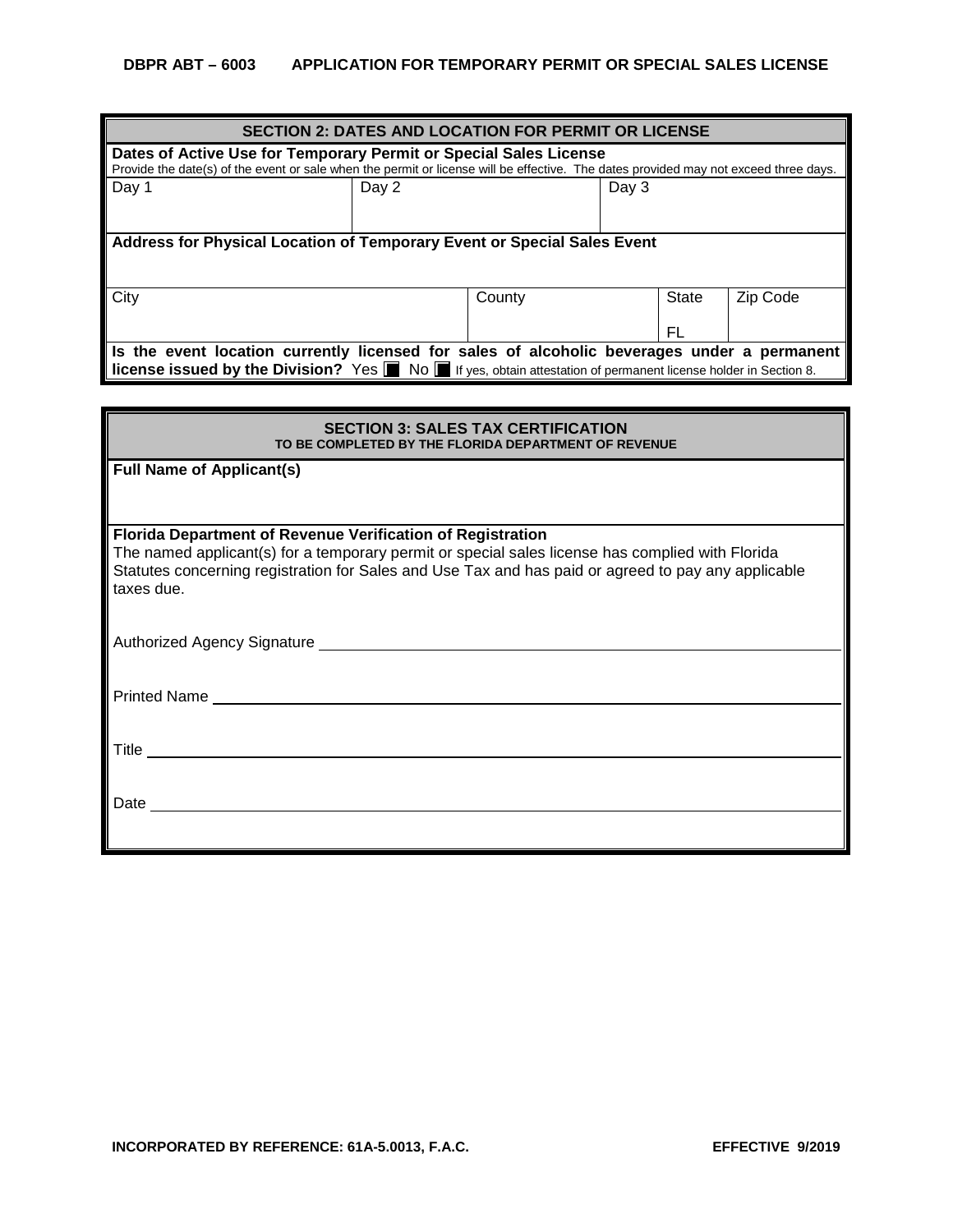## **DBPR ABT – 6003 APPLICATION FOR TEMPORARY PERMIT OR SPECIAL SALES LICENSE**

| <b>SECTION 4: LOCAL ZONING APPROVAL</b><br>TO BE COMPLETED BY THE ZONING AUTHORITY GOVERNING THE TEMPORARY EVENT LOCATION                                                                                                   |        |       |          |  |  |
|-----------------------------------------------------------------------------------------------------------------------------------------------------------------------------------------------------------------------------|--------|-------|----------|--|--|
| <b>Location of Temporary Event</b><br><b>Street Address</b>                                                                                                                                                                 |        |       |          |  |  |
| City                                                                                                                                                                                                                        | County | State | Zip Code |  |  |
|                                                                                                                                                                                                                             |        | FL    |          |  |  |
| <b>Local Zoning Approval</b><br>The location of the temporary event complies with local ordinances for the temporary sale of alcoholic<br>beverages based on the information supplied by the applicant in this application. |        |       |          |  |  |
|                                                                                                                                                                                                                             |        |       |          |  |  |
|                                                                                                                                                                                                                             |        |       |          |  |  |
|                                                                                                                                                                                                                             |        |       |          |  |  |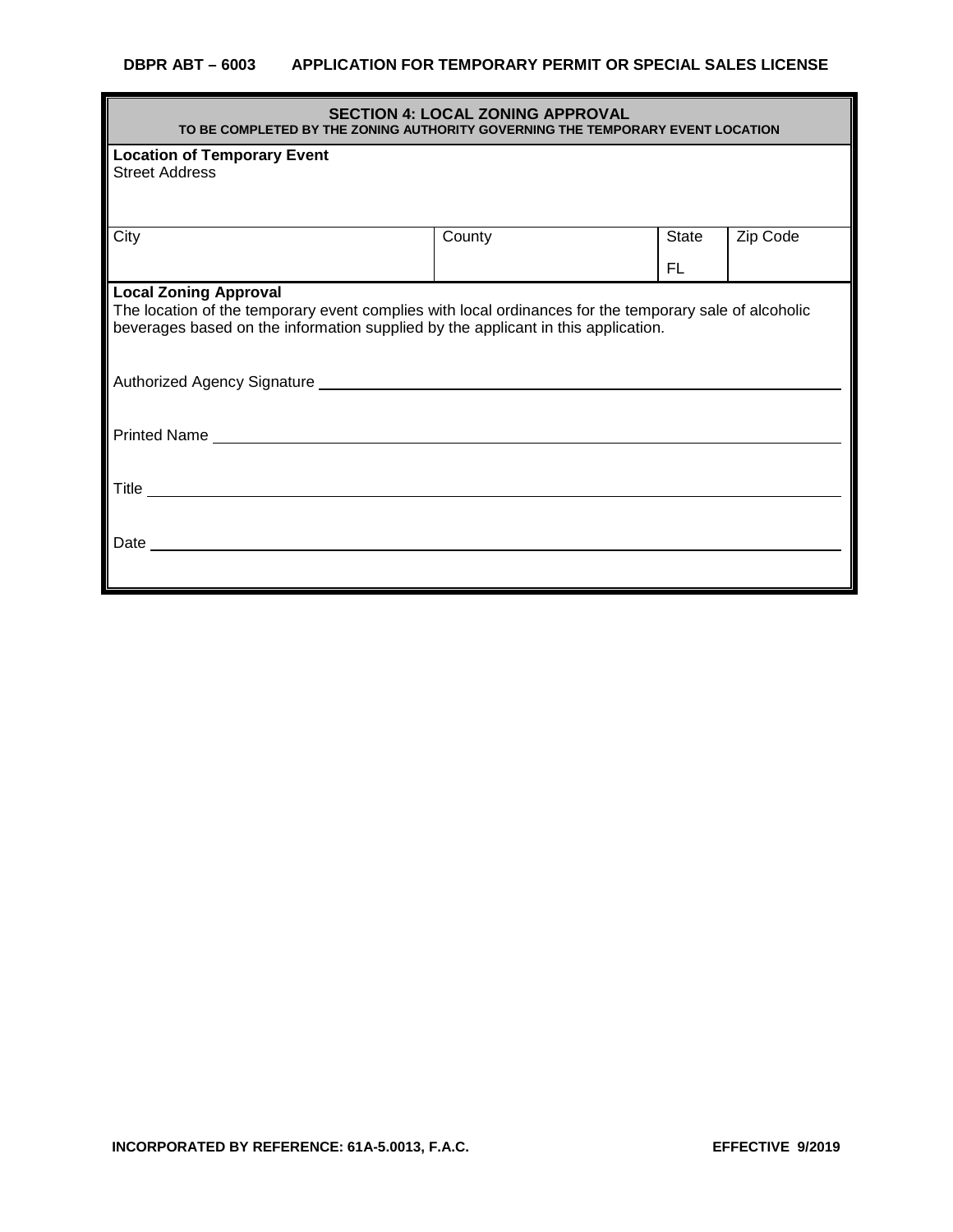### **SECTION 5: DESCRIPTION OF PREMISES OF TEMPORARY EVENT**

**Full Name of Applicant(s)**

**Name or Title of Temporary Event**

Neatly draw a floor plan of the premises in ink, including: sidewalks and other outside areas which are contiguous to the premises, walls, doors, counters, points of sale of alcoholic beverages, storage areas, restrooms, bar locations, and any other specific areas which are part of the premises where the event will be held. A multi-story building where the entire building is to be licensed must show the details of each floor.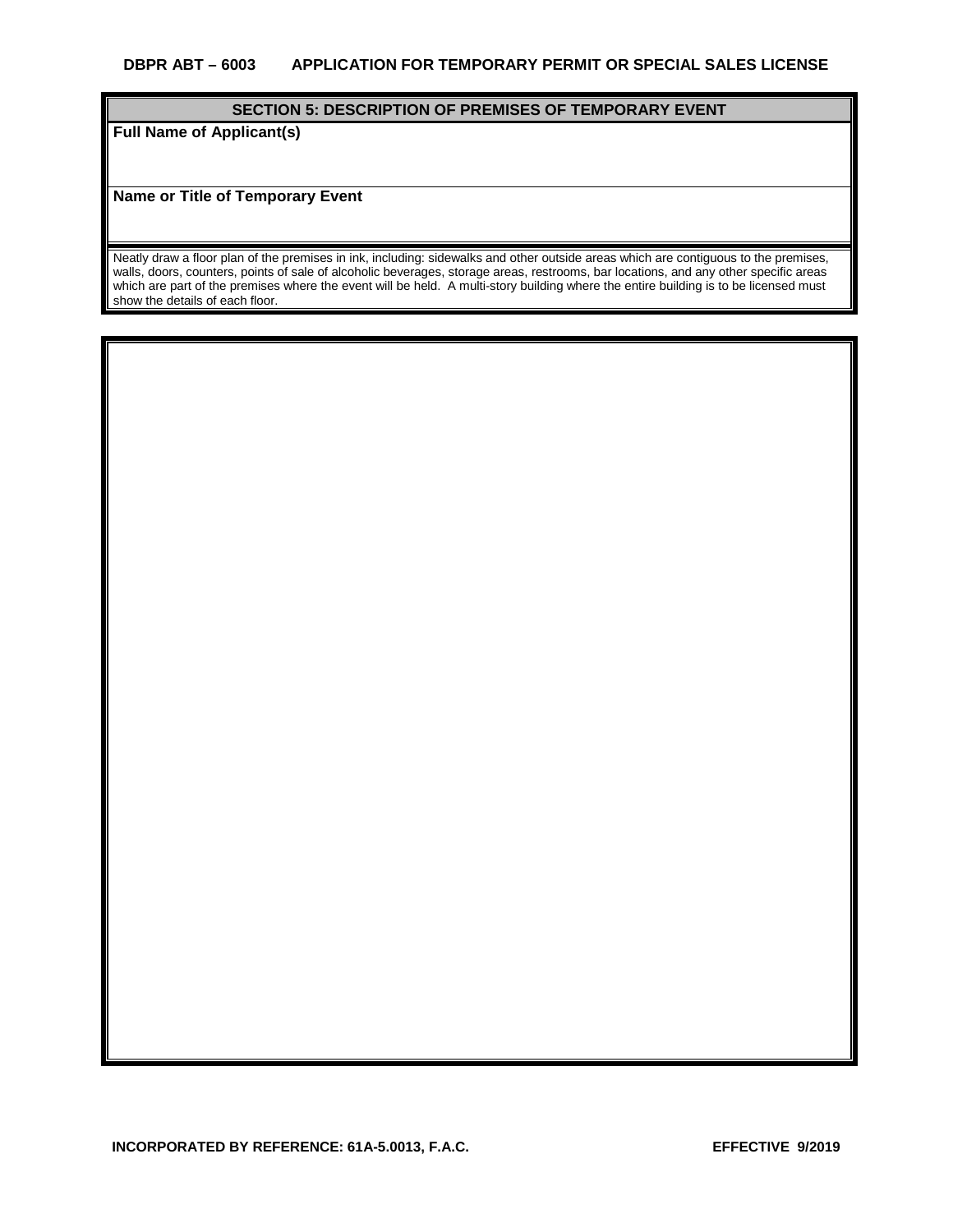## **SECTION 6: AFFIDAVIT OF APPLICANT FOR TEMPORARY PERMIT NOTARIZATION REQUIRED**

# **Full Name of Applicant(s)**

| "The applicant requesting the permit in the above and foregoing application is a nonprofit civic organization, charitable organization,<br>municipality or county, and the permit, if used, will be used only by the applicant organization on the date(s) requested and at the<br>location stated. By acceptance of this permit, the applicant agrees that, as a nonprofit or civic organization, all net profits from sales<br>of alcoholic beverages during the permitted period will be retained by it, or, as a municipality or county, all net profits from sales of<br>alcoholic beverages during the permit period will be donated to a nonprofit civic or charitable organization within 90 days after the<br>permitted event. As a municipality or county, the applicant attempted to solicit a qualified nonprofit civic or charitable organization to<br>conduct such sales for the permitted event but has been unable to find such a qualifying nonprofit civic or charitable organization in a<br>reasonable and practicable manner and timeframe. The applicant organization has not received more than twelve (12) permits within<br>the calendar year, unless otherwise authorized by law, and the applicant agrees that the location may be inspected and searched<br>during the time that the permit is issued and business is being conducted without a search warrant by authorized agents or<br>employees of the Division of Alcoholic Beverages and Tobacco, the Sheriff, Deputies, and Police Officers for purposes of<br>determining compliance with the Florida Beverage Law.<br>I, the undersigned individual, or if a corporation, for itself, its officers and directors, hereby swear or affirm that I am duly authorized to<br>make the above and foregoing application and, as such, I swear under oath or affirmation under penalty of perjury as provided for in |                                                                                                     |  |  |  |
|-----------------------------------------------------------------------------------------------------------------------------------------------------------------------------------------------------------------------------------------------------------------------------------------------------------------------------------------------------------------------------------------------------------------------------------------------------------------------------------------------------------------------------------------------------------------------------------------------------------------------------------------------------------------------------------------------------------------------------------------------------------------------------------------------------------------------------------------------------------------------------------------------------------------------------------------------------------------------------------------------------------------------------------------------------------------------------------------------------------------------------------------------------------------------------------------------------------------------------------------------------------------------------------------------------------------------------------------------------------------------------------------------------------------------------------------------------------------------------------------------------------------------------------------------------------------------------------------------------------------------------------------------------------------------------------------------------------------------------------------------------------------------------------------------------------------------------------------------------------------------------------------------------|-----------------------------------------------------------------------------------------------------|--|--|--|
| sections 559.791, 562.45, and 837.06, Florida Statutes, that the foregoing information is true and correct."                                                                                                                                                                                                                                                                                                                                                                                                                                                                                                                                                                                                                                                                                                                                                                                                                                                                                                                                                                                                                                                                                                                                                                                                                                                                                                                                                                                                                                                                                                                                                                                                                                                                                                                                                                                        |                                                                                                     |  |  |  |
|                                                                                                                                                                                                                                                                                                                                                                                                                                                                                                                                                                                                                                                                                                                                                                                                                                                                                                                                                                                                                                                                                                                                                                                                                                                                                                                                                                                                                                                                                                                                                                                                                                                                                                                                                                                                                                                                                                     | Signature of Applicant/Affiant                                                                      |  |  |  |
| STATE OF ________________________________                                                                                                                                                                                                                                                                                                                                                                                                                                                                                                                                                                                                                                                                                                                                                                                                                                                                                                                                                                                                                                                                                                                                                                                                                                                                                                                                                                                                                                                                                                                                                                                                                                                                                                                                                                                                                                                           |                                                                                                     |  |  |  |
|                                                                                                                                                                                                                                                                                                                                                                                                                                                                                                                                                                                                                                                                                                                                                                                                                                                                                                                                                                                                                                                                                                                                                                                                                                                                                                                                                                                                                                                                                                                                                                                                                                                                                                                                                                                                                                                                                                     |                                                                                                     |  |  |  |
| COUNTY OF _______________________________                                                                                                                                                                                                                                                                                                                                                                                                                                                                                                                                                                                                                                                                                                                                                                                                                                                                                                                                                                                                                                                                                                                                                                                                                                                                                                                                                                                                                                                                                                                                                                                                                                                                                                                                                                                                                                                           |                                                                                                     |  |  |  |
|                                                                                                                                                                                                                                                                                                                                                                                                                                                                                                                                                                                                                                                                                                                                                                                                                                                                                                                                                                                                                                                                                                                                                                                                                                                                                                                                                                                                                                                                                                                                                                                                                                                                                                                                                                                                                                                                                                     | Sworn to (or affirmed) and subscribed before me this _______ day of ____________________, 20 _____, |  |  |  |
|                                                                                                                                                                                                                                                                                                                                                                                                                                                                                                                                                                                                                                                                                                                                                                                                                                                                                                                                                                                                                                                                                                                                                                                                                                                                                                                                                                                                                                                                                                                                                                                                                                                                                                                                                                                                                                                                                                     |                                                                                                     |  |  |  |
| ( ( ) Personally Known<br>( ) Produced Identification                                                                                                                                                                                                                                                                                                                                                                                                                                                                                                                                                                                                                                                                                                                                                                                                                                                                                                                                                                                                                                                                                                                                                                                                                                                                                                                                                                                                                                                                                                                                                                                                                                                                                                                                                                                                                                               |                                                                                                     |  |  |  |
|                                                                                                                                                                                                                                                                                                                                                                                                                                                                                                                                                                                                                                                                                                                                                                                                                                                                                                                                                                                                                                                                                                                                                                                                                                                                                                                                                                                                                                                                                                                                                                                                                                                                                                                                                                                                                                                                                                     | Signature of Notary Public - State of Florida                                                       |  |  |  |
|                                                                                                                                                                                                                                                                                                                                                                                                                                                                                                                                                                                                                                                                                                                                                                                                                                                                                                                                                                                                                                                                                                                                                                                                                                                                                                                                                                                                                                                                                                                                                                                                                                                                                                                                                                                                                                                                                                     |                                                                                                     |  |  |  |
|                                                                                                                                                                                                                                                                                                                                                                                                                                                                                                                                                                                                                                                                                                                                                                                                                                                                                                                                                                                                                                                                                                                                                                                                                                                                                                                                                                                                                                                                                                                                                                                                                                                                                                                                                                                                                                                                                                     | Name of Notary Public - Typed, Printed, or Stamped                                                  |  |  |  |
| (NOTARY SEAL)                                                                                                                                                                                                                                                                                                                                                                                                                                                                                                                                                                                                                                                                                                                                                                                                                                                                                                                                                                                                                                                                                                                                                                                                                                                                                                                                                                                                                                                                                                                                                                                                                                                                                                                                                                                                                                                                                       | Commission Expires: National Accounts of the Commission Expires:                                    |  |  |  |
|                                                                                                                                                                                                                                                                                                                                                                                                                                                                                                                                                                                                                                                                                                                                                                                                                                                                                                                                                                                                                                                                                                                                                                                                                                                                                                                                                                                                                                                                                                                                                                                                                                                                                                                                                                                                                                                                                                     | FOR DIVISION USE ONLY                                                                               |  |  |  |
| DATE ACCEPTED BY DISTRICT OFFICE:                                                                                                                                                                                                                                                                                                                                                                                                                                                                                                                                                                                                                                                                                                                                                                                                                                                                                                                                                                                                                                                                                                                                                                                                                                                                                                                                                                                                                                                                                                                                                                                                                                                                                                                                                                                                                                                                   |                                                                                                     |  |  |  |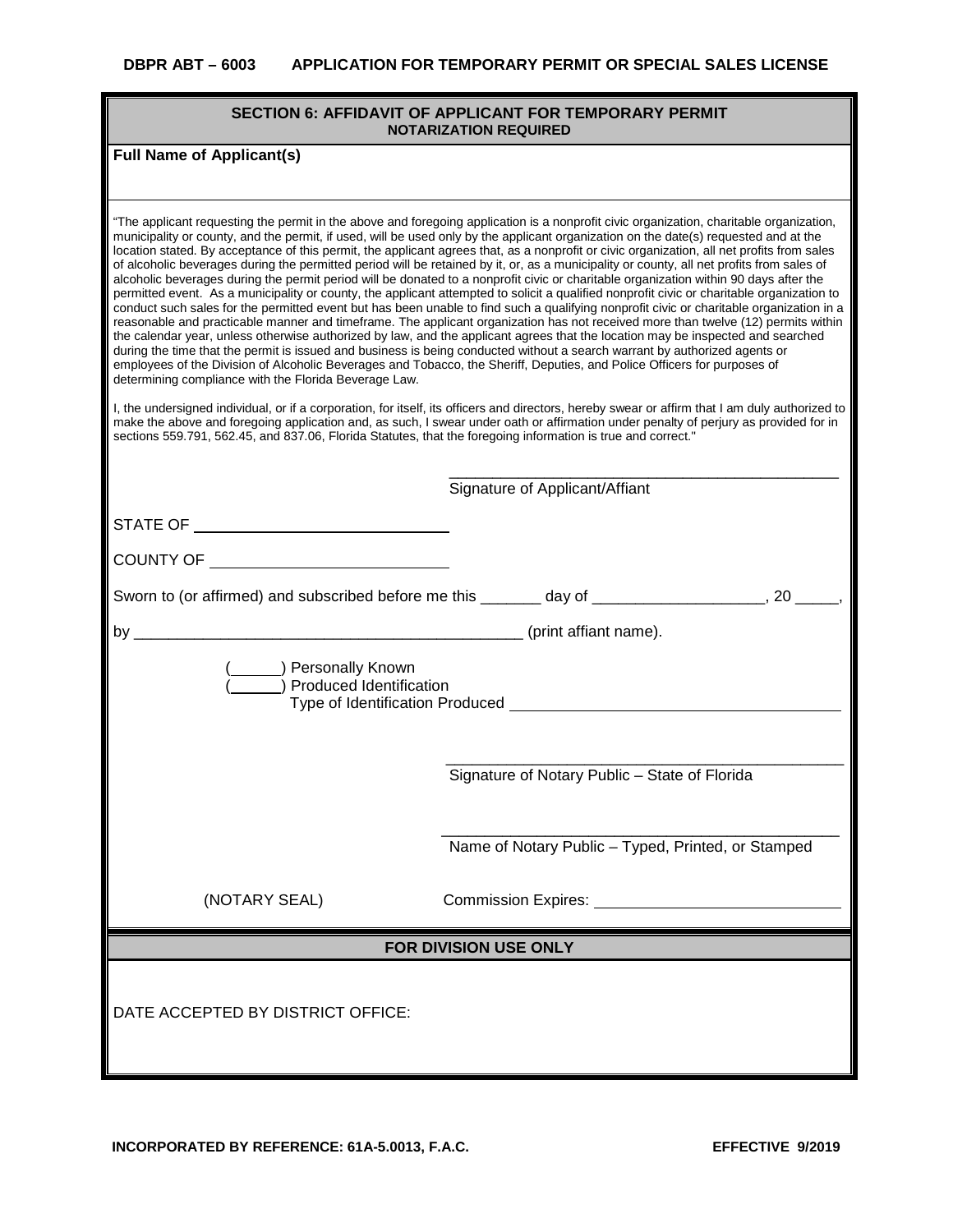| <b>SECTION 7: AFFIDAVIT OF APPLICANT FOR SPECIAL SALES LICENSE</b><br><b>NOTARIZATION REQUIRED</b>                                                                                                                                                                                                                                                                                                                                                                                                                                                                                                                                                           |                                                                                                                                                                                                                                                                                         |  |  |  |
|--------------------------------------------------------------------------------------------------------------------------------------------------------------------------------------------------------------------------------------------------------------------------------------------------------------------------------------------------------------------------------------------------------------------------------------------------------------------------------------------------------------------------------------------------------------------------------------------------------------------------------------------------------------|-----------------------------------------------------------------------------------------------------------------------------------------------------------------------------------------------------------------------------------------------------------------------------------------|--|--|--|
| <b>Full Name of Applicant(s)</b>                                                                                                                                                                                                                                                                                                                                                                                                                                                                                                                                                                                                                             |                                                                                                                                                                                                                                                                                         |  |  |  |
|                                                                                                                                                                                                                                                                                                                                                                                                                                                                                                                                                                                                                                                              |                                                                                                                                                                                                                                                                                         |  |  |  |
| "As the applicant requesting the special sales license in the above and foregoing application, I understand that this license allows<br>package sales in sealed containers for a period of up to three days, and does not permit the sale of alcoholic beverages for<br>consumption on the premises. I agree that the location may be inspected and searched during the hours that the special sale is<br>being conducted without a search warrant by authorized agents or employees of the Division of Alcoholic Beverages and Tobacco,<br>the Sheriff, Deputies, and Police Officers for purposes of determining compliance with the Florida Beverage Law. |                                                                                                                                                                                                                                                                                         |  |  |  |
| sections 559.791, 562.45, and 837.06, Florida Statutes, that the foregoing information is true and correct."                                                                                                                                                                                                                                                                                                                                                                                                                                                                                                                                                 | I, the undersigned individual, or if a corporation, for itself, its officers and directors, hereby swear or affirm that I am duly authorized to<br>make the above and foregoing application and, as such, I swear under oath or affirmation under penalty of perjury as provided for in |  |  |  |
|                                                                                                                                                                                                                                                                                                                                                                                                                                                                                                                                                                                                                                                              | Signature of Applicant/Affiant                                                                                                                                                                                                                                                          |  |  |  |
| STATE OF ________________________________                                                                                                                                                                                                                                                                                                                                                                                                                                                                                                                                                                                                                    |                                                                                                                                                                                                                                                                                         |  |  |  |
| COUNTY OF ________________________________                                                                                                                                                                                                                                                                                                                                                                                                                                                                                                                                                                                                                   |                                                                                                                                                                                                                                                                                         |  |  |  |
|                                                                                                                                                                                                                                                                                                                                                                                                                                                                                                                                                                                                                                                              | Sworn to (or affirmed) and subscribed before me this _______ day of ____________________, 20 _____,                                                                                                                                                                                     |  |  |  |
|                                                                                                                                                                                                                                                                                                                                                                                                                                                                                                                                                                                                                                                              |                                                                                                                                                                                                                                                                                         |  |  |  |
| Personally Known<br>) Produced Identification                                                                                                                                                                                                                                                                                                                                                                                                                                                                                                                                                                                                                |                                                                                                                                                                                                                                                                                         |  |  |  |
|                                                                                                                                                                                                                                                                                                                                                                                                                                                                                                                                                                                                                                                              | Signature of Notary Public - State of Florida                                                                                                                                                                                                                                           |  |  |  |
|                                                                                                                                                                                                                                                                                                                                                                                                                                                                                                                                                                                                                                                              |                                                                                                                                                                                                                                                                                         |  |  |  |
|                                                                                                                                                                                                                                                                                                                                                                                                                                                                                                                                                                                                                                                              | Name of Notary Public - Typed, Printed, or Stamped                                                                                                                                                                                                                                      |  |  |  |
| (NOTARY SEAL)                                                                                                                                                                                                                                                                                                                                                                                                                                                                                                                                                                                                                                                | Commission Expires:                                                                                                                                                                                                                                                                     |  |  |  |
|                                                                                                                                                                                                                                                                                                                                                                                                                                                                                                                                                                                                                                                              |                                                                                                                                                                                                                                                                                         |  |  |  |
|                                                                                                                                                                                                                                                                                                                                                                                                                                                                                                                                                                                                                                                              |                                                                                                                                                                                                                                                                                         |  |  |  |
|                                                                                                                                                                                                                                                                                                                                                                                                                                                                                                                                                                                                                                                              |                                                                                                                                                                                                                                                                                         |  |  |  |
|                                                                                                                                                                                                                                                                                                                                                                                                                                                                                                                                                                                                                                                              | FOR DIVISION USE ONLY                                                                                                                                                                                                                                                                   |  |  |  |
| DATE ACCEPTED BY DISTRICT OFFICE:                                                                                                                                                                                                                                                                                                                                                                                                                                                                                                                                                                                                                            |                                                                                                                                                                                                                                                                                         |  |  |  |
|                                                                                                                                                                                                                                                                                                                                                                                                                                                                                                                                                                                                                                                              |                                                                                                                                                                                                                                                                                         |  |  |  |